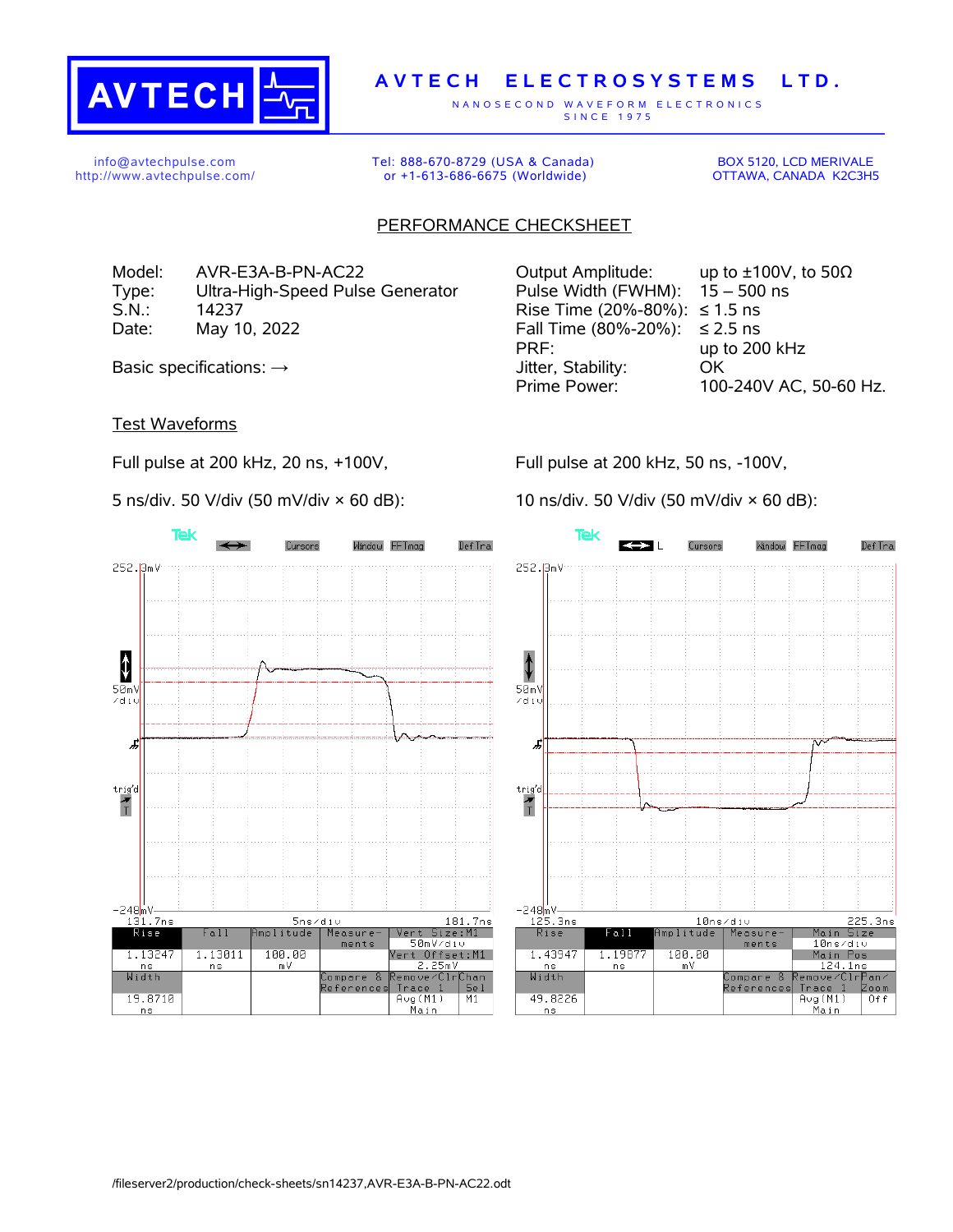Leading edge at 40 kHz, 500 ns, +100V,

10 ns/div. 50 V/div (50 mV/div  $\times$  60 dB):

Trailing edge at 40 kHz, 500 ns, -100V,

10 ns/div. 50 V/div (50 mV/div × 60 dB):